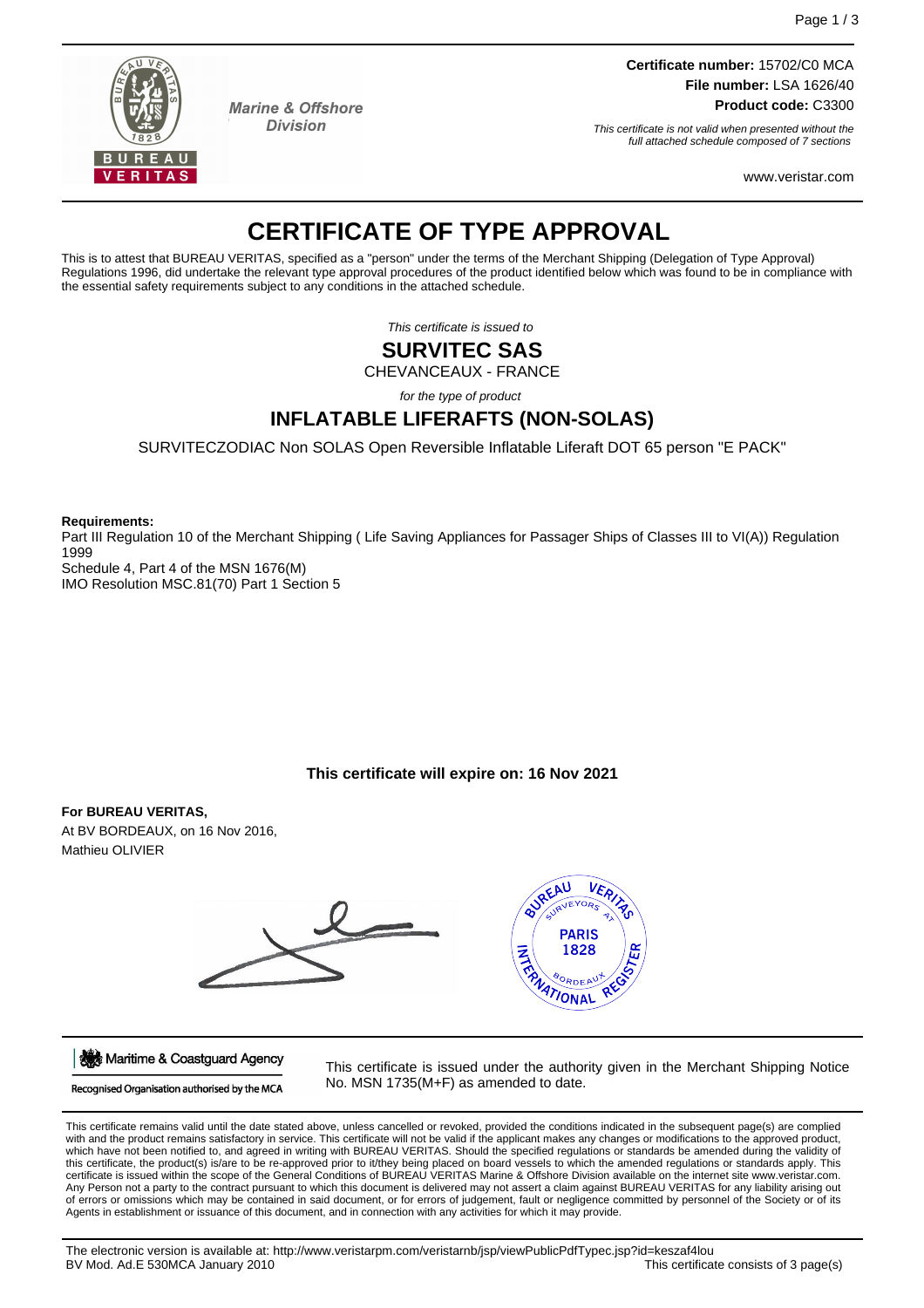# **THE SCHEDULE OF APPROVAL**

## **1. PRODUCT DESCRIPTION :**

SURVITECZODIAC 65 man Open Reversible Inflatable Liferaft – DOT 65 person with DOT(UK) "E" pack.

| Overall dimensions of the inflated liferaft (mm) |       |               | <b>Working</b><br>pressure (mb) | Weight (kg) |
|--------------------------------------------------|-------|---------------|---------------------------------|-------------|
| Length                                           | Width | <b>Height</b> |                                 |             |
| 6185                                             | 5270  | 850           | 162                             |             |

*As indicated in the technical documentation submitted by the Applicant.*

## **2. DOCUMENTS AND DRAWINGS :**

| • Drawings and specifications: |                                                  |              |            |
|--------------------------------|--------------------------------------------------|--------------|------------|
| Number                         | Title                                            | <b>lssue</b> | date       |
| CHXBE 015                      | SURVITECZODIAC OPEN REVERSIBLE LIFERAFT DOT R 65 |              | 27/09/2016 |

#### • Material and components :

| <b>Number</b> | <b>Title</b>                 | <b>Issue</b>    | date       |
|---------------|------------------------------|-----------------|------------|
| D.I.F 02      | Suppliers file for liferafts | <b>T</b> Z<br>v | 28/12/2015 |
|               | COASTAL-TO-TOSR-DL-DLSR-ORIL |                 |            |

• Manual(s) for installation use and maintenance.

*No departure from these documents is permitted without the prior consent of the Society.*

#### **3. TEST REPORTS :**

| <b>LIFERAFT TYPF</b><br>' mpara<br>2 L O |                                               |              |                 |
|------------------------------------------|-----------------------------------------------|--------------|-----------------|
| . .<br>Number                            | <b>Title</b>                                  | <b>Issue</b> | Date            |
| $- - -$                                  | m<br>Literati<br>nertormed<br>on the<br>Tests | $- - -$      | (10/2016)<br>03 |

#### **TOWING FORCE**

|                  | With the sea anchor deployed | Without the sea anchor deployed |
|------------------|------------------------------|---------------------------------|
| Towed at 2 knots | 132 daN                      | 126 daN                         |
| Towed at 3 knots | 196 daN                      | 186 daN                         |

#### **TESTS ACCORDING TO THE RECOMMENDATIONS OF THE GUIDELINES MSC.1/CIRC.1328**

| Number  | <b>Title</b>                                                                                                                                    | <b>Issue</b> | Date                                                                             |
|---------|-------------------------------------------------------------------------------------------------------------------------------------------------|--------------|----------------------------------------------------------------------------------|
|         | $\sim$ $\sim$                                                                                                                                   |              |                                                                                  |
| $- - -$ | <b>EDC</b><br>-<br><b>TDC</b><br>$\sim$<br>iummury<br>ableau<br>.1at1†<br>des<br>$. \Delta$ ct $.$<br>essais<br>reca1<br>יוחו<br>-51.<br>w<br>. | $- - -$      | .<br>$\cap$<br>,,,<br>יי<br>$\sim$<br>W.H<br>$\overline{\phantom{a}}$<br>$1 - 1$ |

# **4. APPLICATION / LIMITATION :**

• As per requirements stated on front page of this certificate.

• Maximum capacity: 65 persons having an average mass of 75 kilogrammes.

• Maximum permitted stowage height above waterline : 18 meters

• The maintenance of the liferaft shall be carried out according to the MSN 1676(M), the IMO Resolution A.761 (18) as

amended and the instructions stated in the Manual(s) for installation use and maintenance.

#### **5. PRODUCTION SURVEY REQUIREMENTS :**

Open Reversible Inflatable Liferaft are to be supplied by SURVITEC SAS in compliance with the type described in this certificate.

This type of product is within the category HBV of Bureau Veritas Rule Note NR320 and as such does not require a BV product certificate.

SURVITEC SAS has to make the necessary arrangements to have its works recognised by Bureau Veritas in compliance with the requirements of NR320 for HBV products.

SURVITEC SAS shall institute a quality control procedure, in order to ensure that all liferafts are produced to the same standard as the prototype approved by the Society, and shall keep records of any production tests carried out in accordance with requirements of SOLAS 2001, Regs.III/5 and IMO Resolution MSC.81(70), Part 2.